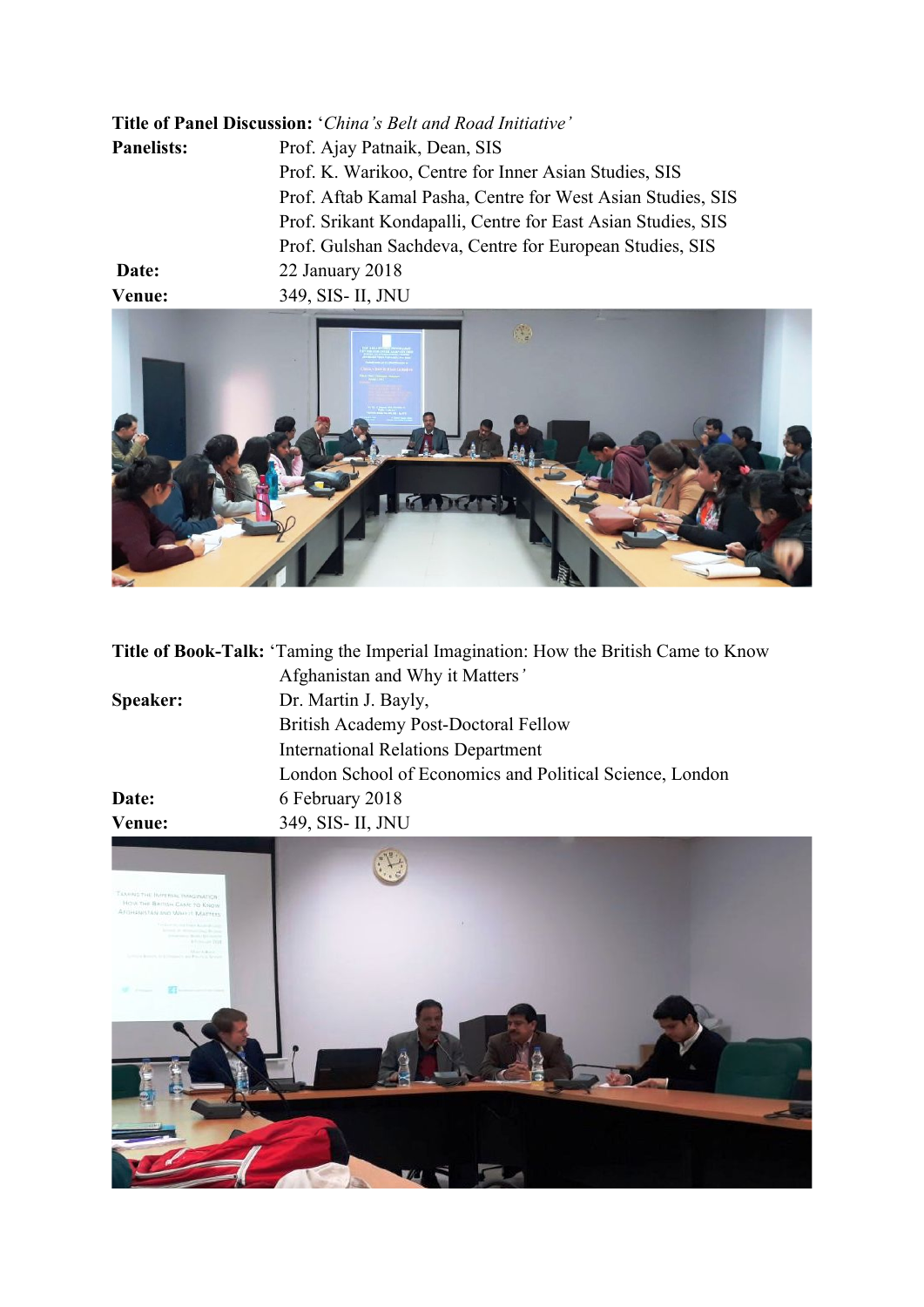| <b>Title of Lecture:</b> | <i>'The Trends of Outward Migration in a War-Torn State: The Case</i> |
|--------------------------|-----------------------------------------------------------------------|
|                          | Study of Afghanistan'                                                 |
| <b>Speaker:</b>          | Dr. Debashis Nandy                                                    |
|                          | Head of Department of Political Science                               |
|                          | Kazi Nazrul University, West Bengal                                   |
| Date:                    | 3 August 2018                                                         |
| Venue:                   | 349, SIS- II, JNU                                                     |



| <b>Title of Lecture:</b> | 'Territories of Indian State of Jammu & Kashmir under Foreign |
|--------------------------|---------------------------------------------------------------|
|                          | Occupation'                                                   |
| Speaker:                 | Capt. Alok Bansal                                             |
|                          | Director, India Foundation, New Delhi                         |
| Date:                    | 14 August 2018                                                |
| Venue:                   | 349, SIS- II, JNU                                             |
|                          |                                                               |